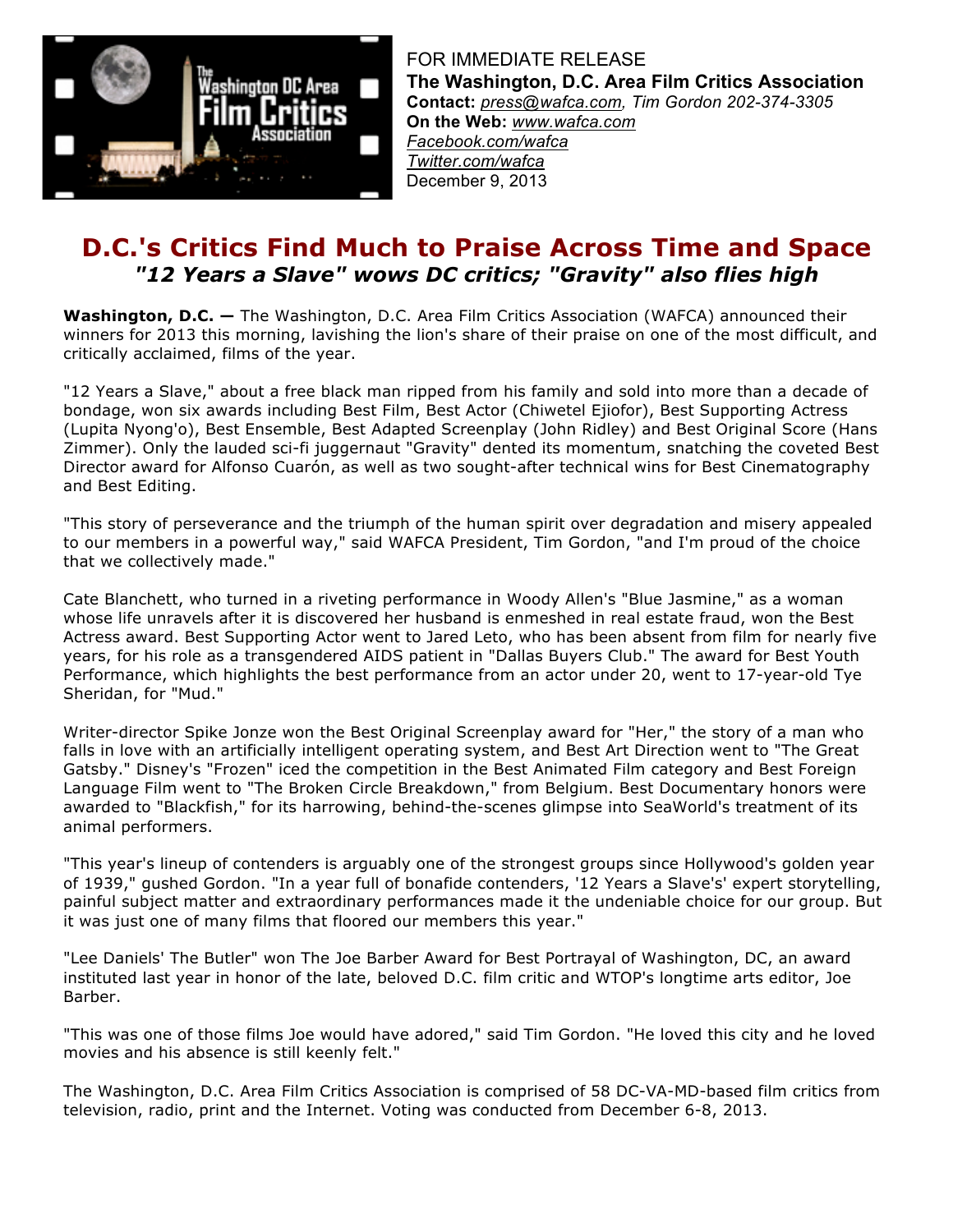### **THE 2013 WAFCA AWARD WINNERS:**

**Best Film:** 12 Years a Slave

**Best Director:** Alfonso Cuarón (Gravity)

**Best Actor:** Chiwetel Ejiofor (12 Years a Slave)

**Best Actress:** Cate Blanchett (Blue Jasmine)

**Best Supporting Actor:** Jared Leto (Dallas Buyers Club)

**Best Supporting Actress:** Lupita Nyong'o (12 Years a Slave)

**Best Acting Ensemble:** 12 Years a Slave

**Best Youth Performance:** Tye Sheridan (Mud)

**Best Adapted Screenplay:** John Ridley (12 Years a Slave)

**Best Original Screenplay:** Spike Jonze (Her)

**Best Animated Feature:** Frozen

**Best Documentary:** Blackfish

**Best Foreign Language Film:** The Broken Circle Breakdown

**Best Art Direction:** Production Designer: Catherine Martin, Set Decorator: Beverley Dunn (The Great Gatsby)

**Best Cinematography:** Emmanuel Lubezki, ASC, A.M.C. (Gravity)

**Best Editing:** Alfonso Cuarón, Mark Sanger (Gravity)

**Best Original Score:** Hans Zimmer (12 Years a Slave)

**The Joe Barber Award for Best Portrayal of Washington, DC:** Lee Daniels' The Butler